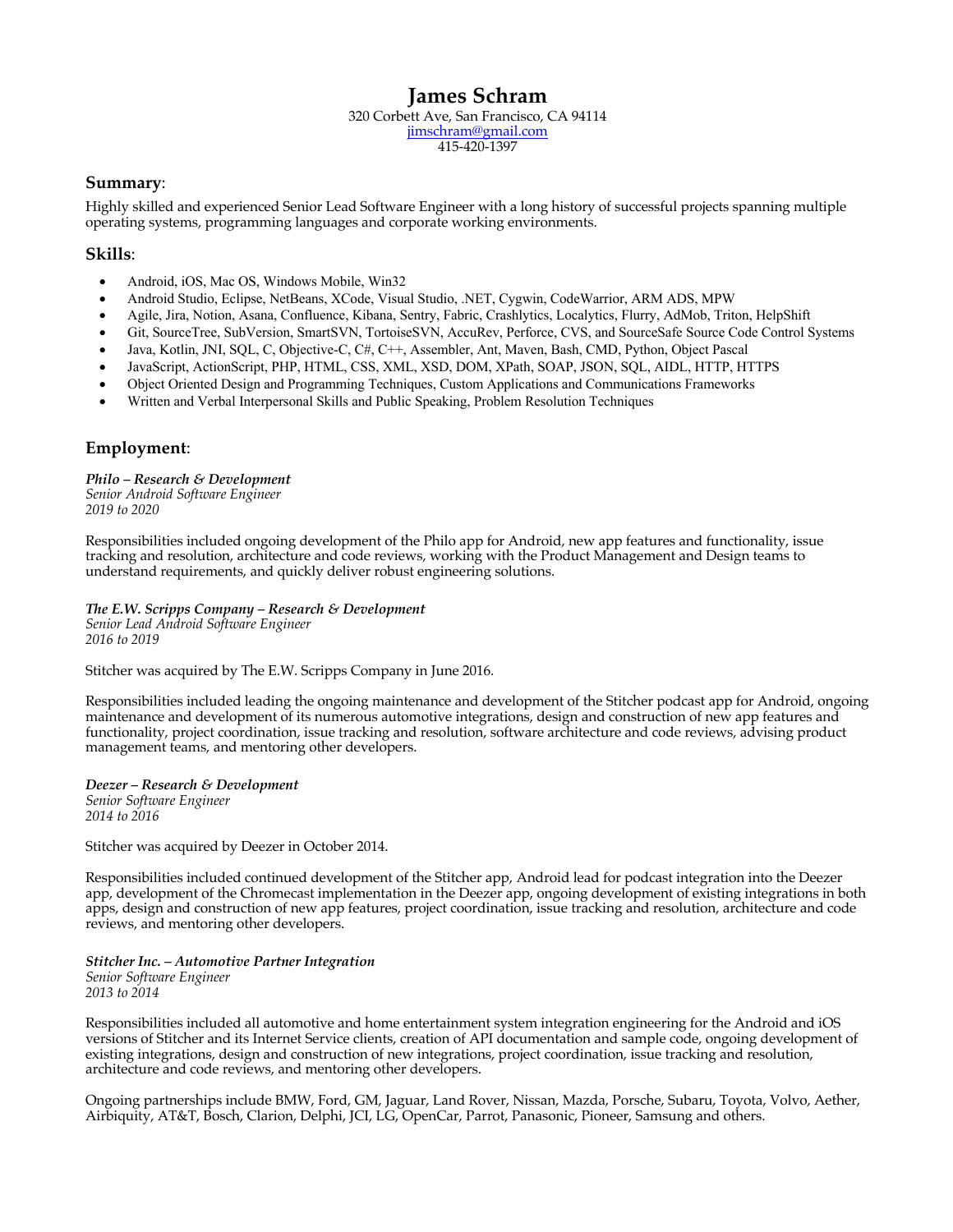#### *Good Technology – Lead Automation Developer Senior Software Engineer 2012 to 2013*

Responsibilities included working with the Product Management teams to understand, clarify and shape requirements, designing and implementing mobile applications and test automation frameworks, and mentoring other developers. Led the Java restructuring effort of an existing composite-architecture automated test framework, for use by in-house Quality Assurance teams in validating their Android OS product Good For Enterprise, a secure mobile email and collaboration suite.

*SanDisk Corp. - Research & Development Senior Staff Software Engineer 2007 to 2011*

Responsibilities included product design, development, engineering and support of desktop applications and mobile device components utilizing SanDisk's Trusted Flash technology, creation of developer documentation, sample code, framework training, and project coordination with Mobile Network Operators and Media Content Providers.

Applications, Framework Components and SDKs were developed for the Android, Windows Mobile and Nokia Symbian mobile operating systems, as well as the Macintosh and Windows desktop operating systems, using Java, JNI, C, C++, C#, HTML, CSS, XML, XSD, SQL, JavaScript, ActionScript, Adobe Flash, Adobe Flex Builder, Visual Studio, .NET, ASP.NET, HTTP and HTTPS, NetBeans, Eclipse, Cygwin, Ant, Bash and CMD scripting.

#### *Major Projects:*

•

- Lead technical engineer responsible for porting SanDisk's proprietary FAT32 file system and microSD card drivers to a multi-client Android Service for use by Mobile Network Operators' custom applications. This self-documenting JavaDocannotated Android SDK was created using Eclipse, Ant, Cygwin, Bash and CMD shells, Java, the JNI and C. Robust, highperformance developer APIs for the microSD file system and card were exposed at both the Java and C-native levels. In addition to the AIDL Binder Interfaces, the Android Service also included a multi-threaded micro Web Server to deliver secured content to requesting applications via HTTP. AccuRev and Git were used for source code control. Due to the testing complexity of this product, a custom XML-driven Quality Assurance Test Framework and corresponding suite of tests were developed in parallel to validate every exposed API, thus achieving 100% reliability certification and best possible performance.
- Prior to the popularity of Internet-connected televisions and networked components, I was the lead engineer on the Fanfare/TakeTV project, a small portable flash thumb drive containing a built-in DivX video player. This portable Win32 application hosted a dynamic Adobe Flash Web Site UI for browsing and downloading movies and other media content from a centralized server to the USB device via HTTPS. After downloading, the user could then unplug the device from the computer and into a docking station connected to a large-screen television, for more leisurely viewing using the device's included remote control. Visual Studio, C#, C and the .NET framework, HTML, CSS, DOM, XPath, XML, XLST, XSD, SOAP, JSON, ActionScript and JavaScript were employed in this project. Subversion was used for source code control.

Developed several Nokia Symbian and Windows Mobile applications for demonstrating content discovery, download, synchronization and device configuration functionality for Business Development with Mobile Network Operators interested in bundling a customized SanDisk microSD card as an end-customer service option. Applications were built using the Nokia SDK, Eclipse, the Windows Mobile SDK, C#, C++ and C, Visual Studio and the .NET mobile framework, and ASP.NET for Win32 Server-side functionality. Various XML/XLST schemas were developed to describe copyrighted media content and data-driven functional-use restrictions. Subversion and AccuRev were used for source code control.

#### *U3 LLC (M-Systems Ltd. + SanDisk Inc.)*

*Senior Software Engineer - Platform Support & Engineering 2006 to 2007*

Responsibilities included U3 product platform support and engineering for U3 Platform Licensees and Developers, supporting applications and processes, bug/issue tracking and resolution, creation of platform documentation, sample code and knowledge base articles. Author of U3Action© for U3® smart devices, a portable process management shim utility written entirely in C for Win32 hosts. SanDisk purchased M-Systems in 2007, thus dissolving U3 LLC while promoting me to Senior Staff Software Engineer at SanDisk's Corporate Headquarters in Milpitas.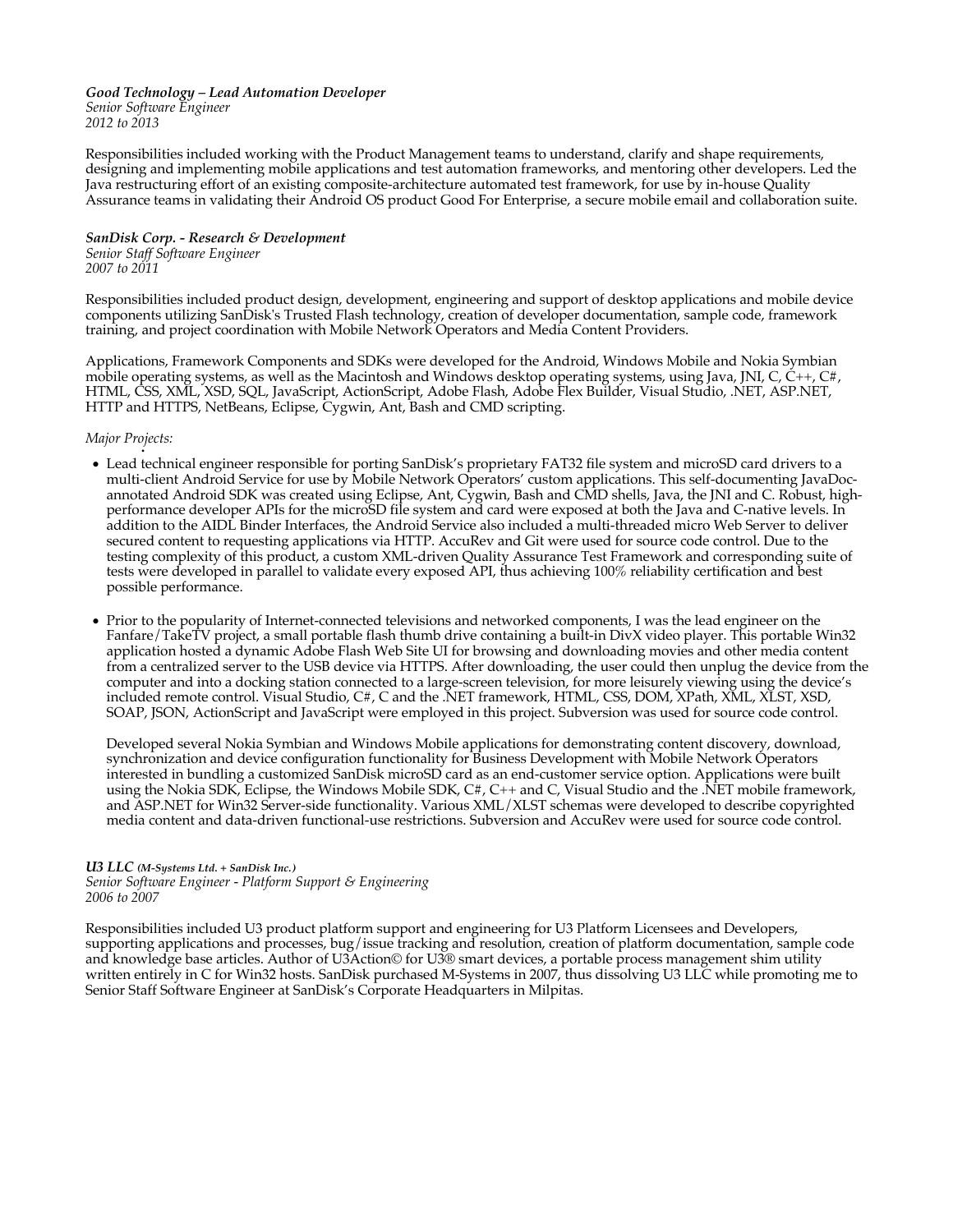#### *USRobotics / 3Com / Palm / PalmSource Inc. Senior Software Engineer - Product Engineering 1997 to 2003*

Responsibilities included product development support and engineering for Palm Platform Licensees and Silicon Partners, supporting applications and processes, issue tracking and resolution, product design, architecture and code reviews, creation of licensing-related documentation, sample code, enhancements and bug fixes in the Palm OS. Ongoing product development with announced and unannounced licensees, sustaining engineering and source code control of both 68k and ARM core platforms, projects included engineering and support for all Palm OS based devices from Palm, Sony, Handspring, IBM, Qualcomm/Kyocera, Samsung, Motorola, Symbol, Fossil, Tapwave, TRG/Handera, Garmin, GSL, Hunetec, PiTech, Legend, Acer and AlphaSmart. CodeWarrior, MPW, C, C++ and Assembly were employed for all projects. Perforce was used for source code control.

#### *Apple Computer Inc. - Newton Division*

*Senior Software Engineer - Communications Engineering 1997*

Redesigned and re-engineered the Newton Internet Enabler (NIE) Link Controller, now a collection of cooperative finite state machines which provide multiple TCP/IP connections via direct serial, modem, IrDA, LocalTalk, and Ethernet hardware using SLIP, PPP, AppleTalk, and DHCP protocols. Designed and engineered a reusable general purpose finite state machine engine for use by external developers as well as in-house applications. NIE 2.0 was delivered on time and with a higher degree of reliability than any previous release.

#### *Senior Software Engineer - Developer Technical Support (DTS) 1994 to 1997*

Responsibilities included creation of sample code, Q&A documents, articles and document review, issue tracking, e-mail and net news developer support, product design and code reviews, creation and presentation of training courses, creation and delivery of content for developer conferences and trade shows, and platform evangelism. Specialized in high and low level communications issues, the NewtonScript language, and Newton's unified object framework. I also designed and maintained the 4th Dimension/Oracle issue tracking database and client software used by the Newton DTS group.

#### *Apple Computer Inc. - Information Systems & Technology Senior Software Engineer - Customer Service & Support*

*1989 to 1994*

Lead architect and programmer for the Cafe II Customer Response project, Apple's advanced on-line customer support application serving 500+ simultaneously active users in Austin TX, Napa CA, and the Silicon Valley area. Responsibilities included the overall system architecture, database design, and custom applications frameworks. The project used Digital's ACMS transaction processing architecture to interface with their RDB database product, with Macintosh clients written in C++, Object Pascal, and 4th Dimension. The high quality, reliability, and flexibility of this software allowed it to remain in production three years beyond its projected life cycle.

# *Hewlett Packard Corp. - Information Systems & Services*

*Software Engineer - Materials Management & Inventory Control Systems 1989*

Duties included software maintenance and development for the production management modules of their materials management software (MMS). MMS used a network model database and was written in a programming language unique to the HP3000 architecture, similar to COBOL with C extensions.

*American Health & Safety Inc. - Computer Operations Applications Programmer 1985 to 1989*

Duties included installation, setup, and management of three computer networks; Macintosh, Burroughs B-96, and IBM AS-400. Administered conversion from Burroughs to IBM system. Trained users and maintained daily computer operations for the business. Designed and built custom databases and applications on Macintosh and Burroughs systems for computer aided catalog development, graphics design, sales, sales management, purchasing, inventory, and finance.